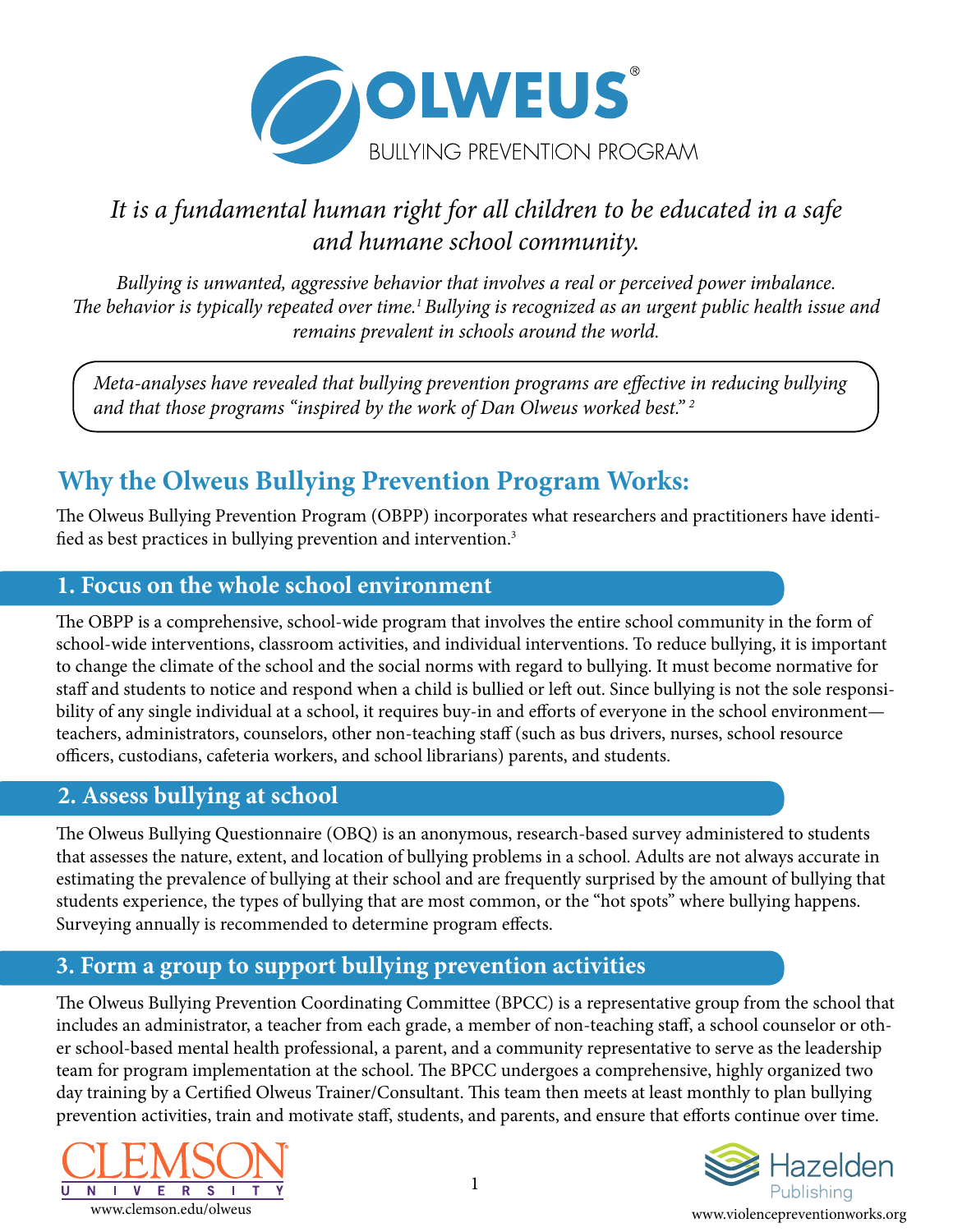

#### **4. Train all staff in bullying prevention**

The BPCC ensures that administrators, faculty, and all other staff are adequately trained to understand the nature of bullying and its effects, how to respond if they observe bullying, and how to work with others at the school to help prevent bullying from occurring. Every adult should receive clear guidance about how to identify bullying and opportunities to role play intervening in bullying situations. Initially, staff participate in six hours of training. Ongoing professional development is provided through monthly staff discussion groups.

#### **5. Establish and enforce school rules and policies related to bullying**

The OBPP recommends that schools adopt four straightforward rules about bullying:

- •We will not bully others
- •We will try to help students who are bullied
- •We will try to include students who are left out
- •If we know that somebody is being bullied, we will tell an adult at school and an adult at home.

Rules are taught to students and are posted throughout the school. Appropriate methods of positive reinforcement and corrective consequences are developed to ensure that students are aware of adult expectations that they refrain from bullying and help students who are bullied.

#### **6. Involve children in regular discussions about bullying**

Allow for student voice in bullying prevention to engage children and youth as active partners in creating and maintaining a safe and humane school climate. Regular class meetings, or student circle discussions, are a core component of the OBPP classroom activities. Teachers (with the support of administrators) should set aside class time each week (or every other week) to discuss bullying, peer relations, and other social and emotional issues with students. These meetings help teachers keep their fingers on the pulse of students' concerns, foster mutually respectful relationships between adults and children and between peers, and provide tools for students to address bullying and other social problems. A student advisory group can also be formed to focus on bullying prevention and provide valuable feedback to adults.

#### **7. Increase adult supervision in locations where bullying occurs**

The Olweus Bullying Questionnaire provides information to help schools identify hot spots where bullying occurs, allowing the BPCC to refine the school's supervisory system so bullying is less likely. Bullying tends to thrive in locations where adults are not present or are not vigilant. Once bullying hot spots have been identified, the BPCC reviews and coordinates ways to increase adult presence in these locations.

#### **8. Intervene consistently and appropriately in bullying situations**

The OBPP encourages staff to intervene when bullying is witnessed, suspected, or reported, and provides training so all staff are well prepared to intervene when necessary. The six step on-the-spot intervention guides all staff in what to do if they witness bullying first-hand. Follow-up interventions provide staff with actions to take when bullying is reported or suspected but not witnessed.